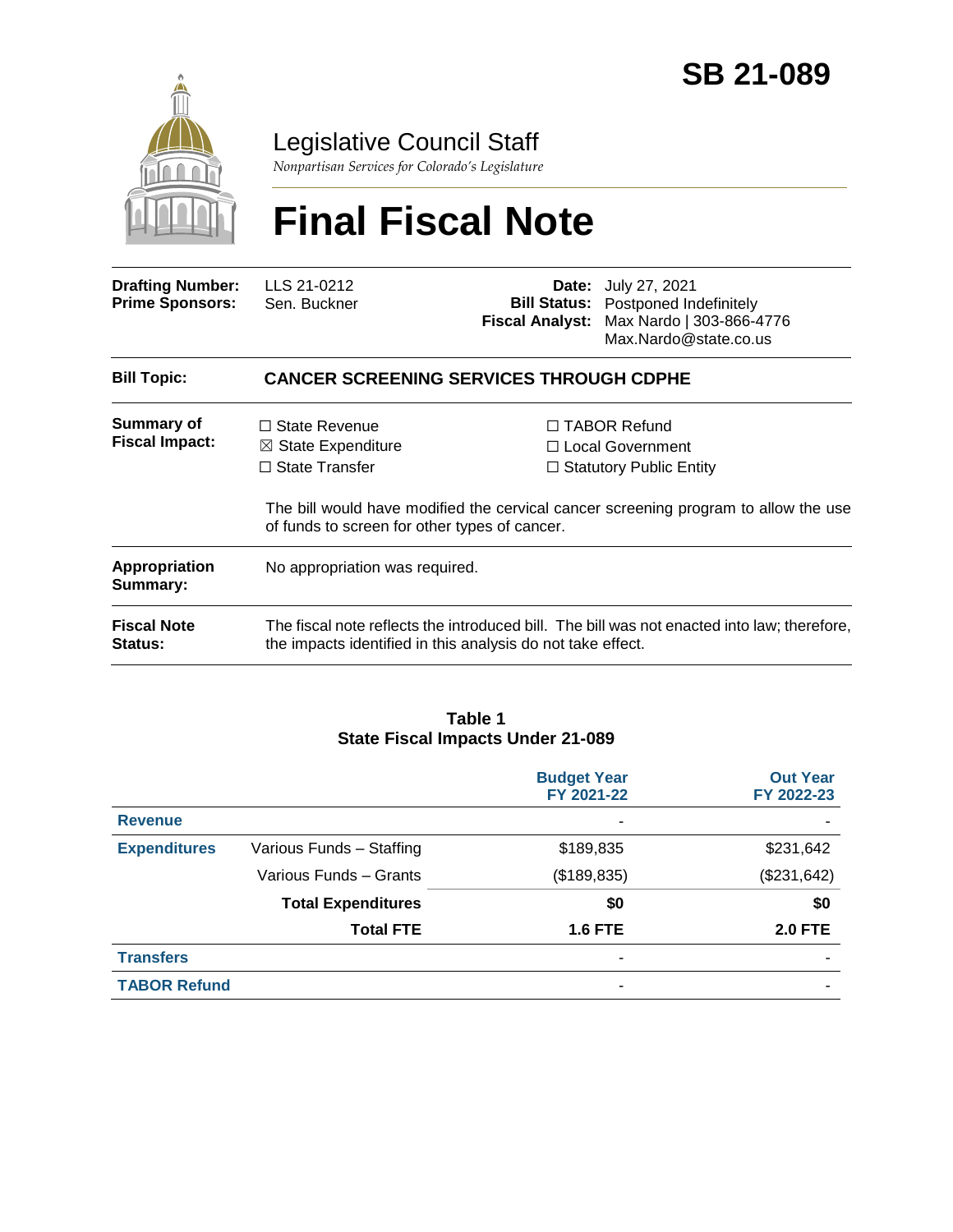Page 2

## **Summary of Legislation**

The Colorado Department of Public Health and Environment (CDPHE) administers a breast and cervical cancer screening program, known as the Women's Wellness Connection. The bill expands the program to include screening for other cancers. It establishes that at the program must allocate at least \$2.5 million annually for breast and cervical cancer screenings (to be allocated first from federal money), at least \$1.0 million for colorectal cancer screening, then to additional screenable cancers if money remains.

In addition, the bill modifies the composition of the program's advisory board, changes the name of its cash fund, and modifies eligibility criteria for the program's services to follow evidence-based clinical guidelines for each screenable cancer.

### **Background**

For FY 2020-21, the program was appropriated \$6.7 million and 7.2 FTE. Of this total, \$4.1 million is cash funds from state tobacco taxes and \$2.7 million is federal funds. Most funds are granted to local contractors to provide the cancer screening services.

### **Assumptions**

The fiscal note makes the following assumptions:

- the program will expand to include screening for cancers with United States Preventive Services Task Force (USPSTF) A or B recommendations for screening, which requires adding colorectal cancer and lung cancer screening in addition to breast and cervical cancers;
- there is no deadline by which the program must expand to include lung cancer screening;
- total funding for the program will not change—increased administrative costs will decrease funding available for grants by an equivalent amount;
- as with the current screening program, no fees will be charged for new screenings.

### **State Expenditures**

The bill increase staffing expenditures in CDPHE by about \$200,000 per year and 2.0 FTE, as shown in Table 2 and discussed below. The fiscal note assumes the program is operating within a fixed budget; as such, the money available for grants will decrease by an equivalent amount to new staff costs, resulting in no net increase in expenditures.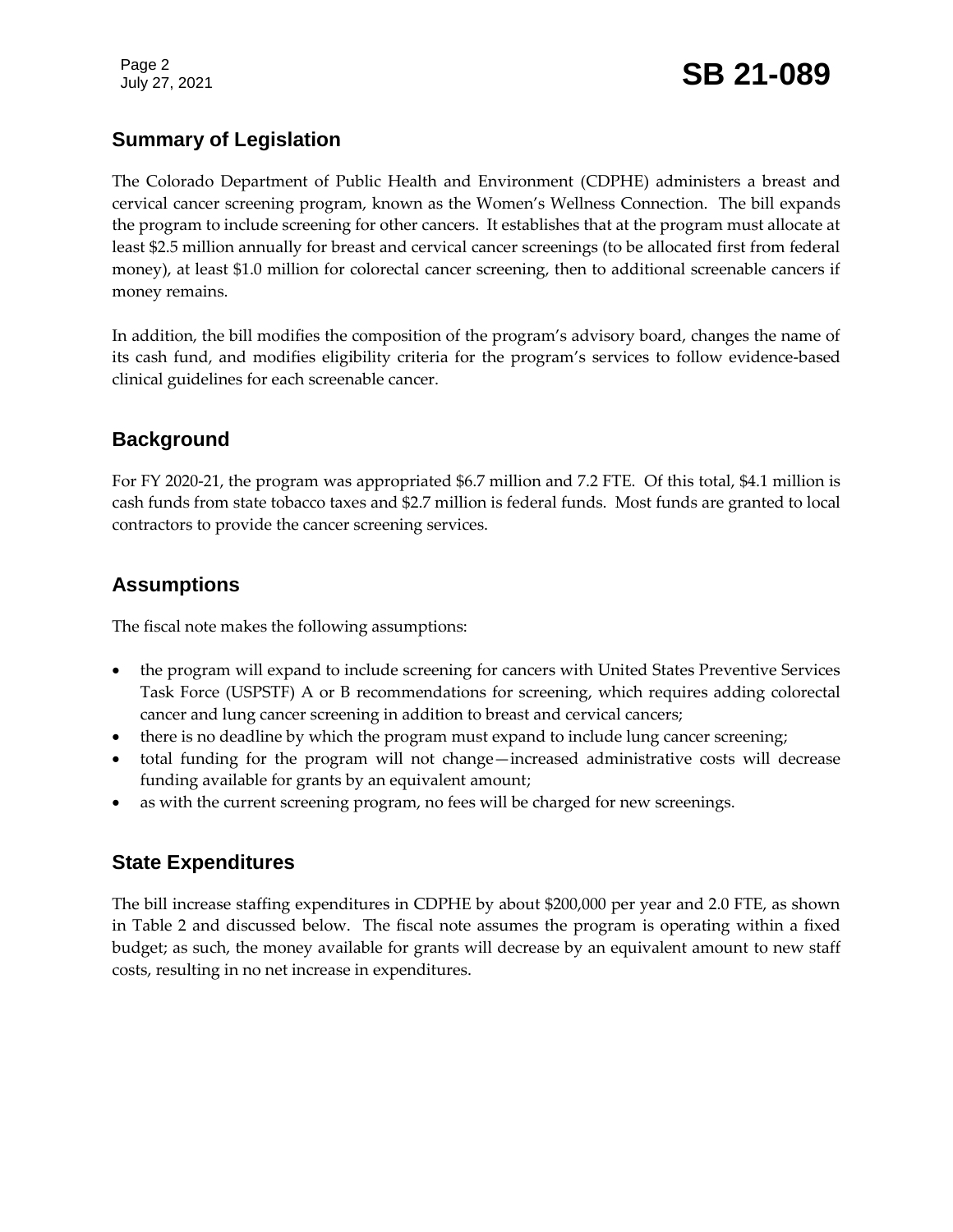|                                             |                   | FY 2021-22     | FY 2022-23     |  |
|---------------------------------------------|-------------------|----------------|----------------|--|
| Department of Public Health and Environment |                   |                |                |  |
| <b>Personal Services</b>                    |                   | \$120,643      | \$160,858      |  |
| <b>Operating Expenses</b>                   |                   | \$2,160        | \$2,700        |  |
| <b>Capital Outlay Costs</b>                 |                   | \$12,400       |                |  |
| Centrally Appropriated Costs <sup>1</sup>   |                   | \$54,632       | \$68,084       |  |
| Grants                                      |                   | (\$189,835)    | (\$231,642)    |  |
|                                             | <b>Total Cost</b> | \$0            | \$0            |  |
|                                             | <b>Total FTE</b>  | <b>1.6 FTE</b> | <b>2.0 FTE</b> |  |

#### **Table 2 Expenditures Under SB 21-089**

<sup>1</sup> *Centrally appropriated costs are not included in the bill's appropriation.*

In order to expand the program, CDPHE requires program management staff and modifications to data and billing systems. A program manager will work to expand the program to include colorectal and lung cancers, which includes the following: planning, research to target screenings, procuring and contracting with new provider partners, and grant administration. The fiscal note assumes the program will strive to minimize costs by working within existing partnerships and infrastructure to the greatest extent practicable, even if that means limiting the number of providers or a slower expansion into other cancer screenings. A data management staff person is required to incorporate colorectal and lung cancer screening into data and reimbursement systems that are compliant with the federal Health Insurance Portability and Accountability Act (HIPAA). Costs for FY 2021-22 are prorated to reflect an October 2021 start date.

**Centrally appropriated costs.** Pursuant to a Joint Budget Committee policy, certain costs associated with this bill are addressed through the annual budget process and centrally appropriated in the Long Bill or supplemental appropriations bills, rather than in this bill. These costs, which include employee insurance and supplemental employee retirement payments, are estimated to be \$54,632 in FY 2021-22 and \$68,084 in FY 2022-23.

#### **Technical Note**

Should a funding shortfall occur due to reduced tobacco tax revenue or federal funding, CDPHE may be unable to meet the bill's requirement to allocate \$3.5 million for breast, cervical, and colorectal cancer screenings in addition to administrative costs.

#### **Effective Date**

The bill was postponed indefinitely by the Senate Health and Human Services Committee on March 17, 2021.